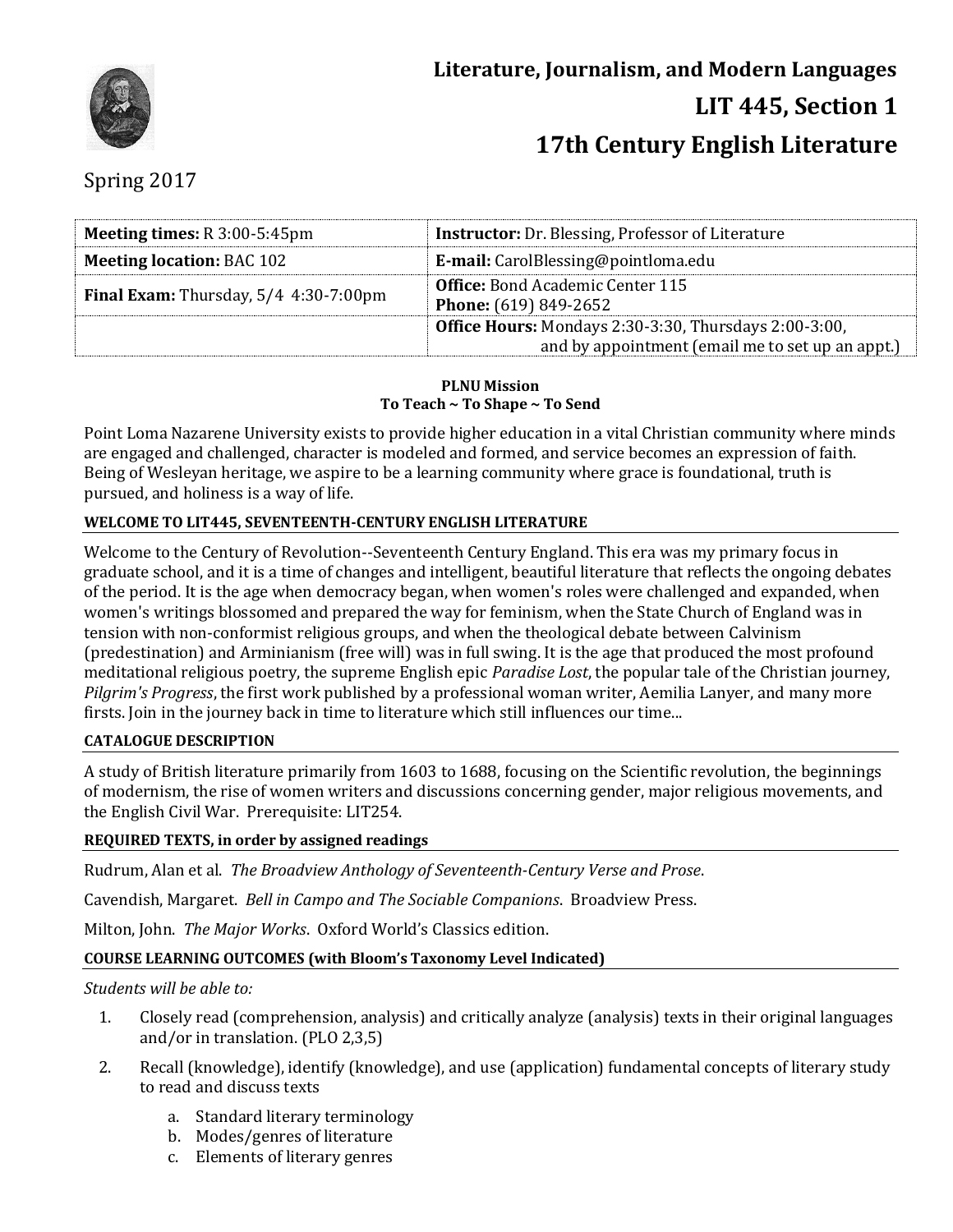- d. Literary periods (dates, writers, characteristics, and important developments)
- e. Contemporary critical approaches
- f. Extra-literary research (PLO 2,3,5)
- 3. Analyze (analysis) the social, cultural, ethnic, gendered, and/or historical contexts of the works and their authors, and connect (synthesis, evaluation) the texts with their own lives. (PLO 1)
- 4. Create (synthesis, evaluation) detailed and informed textual analysis of literary works employing secondary sources and applying concepts of literary study and literary theory. (PLO 3,4)

# **ALIGNMENT OF STUDENT LEARNING OUTCOMES & COURSE ASSESSMENTS**

| <b>PLO</b>                                                                                                                                                                                                                                          | CL <sub>0</sub>                                                                                                                                                                                                           | <b>Assessments</b>                                           |
|-----------------------------------------------------------------------------------------------------------------------------------------------------------------------------------------------------------------------------------------------------|---------------------------------------------------------------------------------------------------------------------------------------------------------------------------------------------------------------------------|--------------------------------------------------------------|
| (PLO 2) Identify and articulate<br>characteristics and trends of diverse<br>literatures and historical periods: dates,<br>styles, authors, and canon formation.                                                                                     | (CLO 1) Closely read and critically analyze<br>texts in their original languages and/or in<br>translation.                                                                                                                | Analyses<br>Explications<br>Major Paper                      |
| (PLO 3) Develop and support close<br>readings of texts using literary theory and<br>terminology.<br>(PLO 5) Employ strong rhetorical, literary,                                                                                                     |                                                                                                                                                                                                                           |                                                              |
| and analytical skills in their writing.                                                                                                                                                                                                             |                                                                                                                                                                                                                           |                                                              |
| (PLO 2) Identify and articulate<br>characteristics and trends of diverse<br>literatures and historical periods: dates,<br>styles, authors, and canon formation.<br>(PLO 3) Develop and support close<br>readings of texts using literary theory and | (CLO 2) Recall, identify, and use fundamental<br>concepts of literary study to read and discuss<br>texts:<br>Standard literary terminology<br>a.<br>Modes/genres of literature<br>b.<br>Elements of literary genres<br>c. | Analyses<br><b>Major Paper</b><br>Midterm Exam<br>Final Exam |
| terminology.<br>(PLO 5) Employ strong rhetorical, literary,<br>and analytical skills in their writing.                                                                                                                                              | Literary periods (dates, writers,<br>d.<br>characteristics, and important<br>developments)<br>Contemporary critical approaches<br>e.                                                                                      |                                                              |
|                                                                                                                                                                                                                                                     | f.<br>Extra-literary research                                                                                                                                                                                             |                                                              |
| (PLO 1) Integrate their literature studies<br>with ongoing reflection and hospitable<br>engagement with a diverse world.                                                                                                                            | (CLO 3) Analyze the social, cultural, ethnic,<br>gendered, and/or historical contexts of the<br>works and their authors, and connect the texts<br>with their own lives.                                                   | Analyses<br>Major Paper<br>Final Exam                        |
| (PLO 3) Develop and support close<br>readings of texts using literary theory and<br>terminology.<br>(PLO 4) Articulate the difference between<br>a traditional pedagogical and a modern                                                             | (CLO 4) Create detailed and informed textual<br>analysis of literary works that analyze several<br>of the fundamental concepts of literary study<br>with mastery increasing beyond the 200<br>course level.               | Explications<br>Major Paper                                  |
| linguistics notion of language.                                                                                                                                                                                                                     |                                                                                                                                                                                                                           |                                                              |
| (PLO 6) Present literary analysis to formal<br>audiences, demonstrating strategies for<br>audience engagement and oral<br>communication of written work.                                                                                            |                                                                                                                                                                                                                           |                                                              |
| <b>PLO</b>                                                                                                                                                                                                                                          | CL <sub>0</sub>                                                                                                                                                                                                           | <b>Assessments</b>                                           |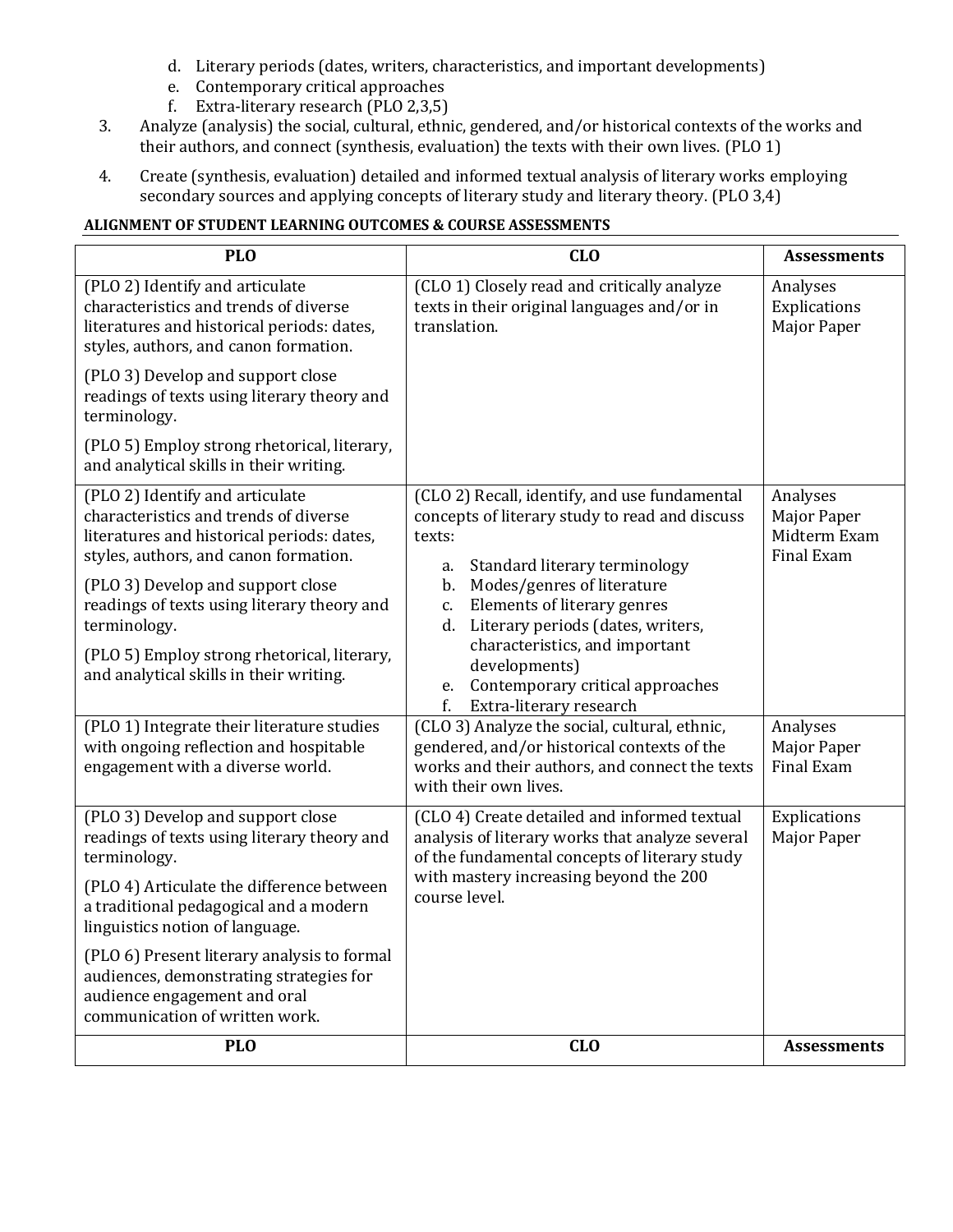#### **COURSE REQUIREMENTS (1000 pts. Possible)**

- Reading of all assigned works before class time.
- Eight analysis papers (see instructions below) (15%)
- Three oral explications of lyric poetry (10%)
- One research paper prospectus—2 to 3 pages (5%)
- One longer research/critical paper—10 to 12 pages (20%)
- Midterm (20%)
- Final (20%)
- Quizzes and other writings (such as summaries of critical articles), attendance and participation, in-class work (10%)
- Participation and attendance—Will enhance the quality of the class, increase your enjoyment of it, and sway borderline grades. The class will be conducted largely as a seminar, with your active involvement as the crucial element.

| <b>PERCENT</b> | <b>GRADE</b> |
|----------------|--------------|
| 93-100         | A            |
| 90-92          | $A-$         |
| 88-89          | B+           |
| 83-87          | B            |
| 80-82          | B-           |
| 78-79          | $C+$         |
| 73-77          | C            |
| 70-72          | $C -$        |
| 68-69          | D+           |
| 63-67          | D            |
| 60-62          | D-           |

#### **ANALYSIS INSTRUCTIONS**

- Length of each analysis should be 300-350 words
- Pose a significant question of your own on the reading
- Write a one-sentence thesis in answer to the question
- Support the thesis with three paragraphs
- End with a one-sentence concluding statement
- Share your analysis papers orally with the class, seminar-style

#### **COURSE POLICIES AND PROCEDURES**

**PLNU Academic Accomodations Policy:** If you have a diagnosed disability, please contact PLNU's Disability Resource Center (DRC) within the first two weeks of class to demonstrate need and to register for accommodation by phone at 619-849-2486 or by e-mail at [DRC@pointloma.edu.](mailto:DRC@pointloma.edu) Se[e Disability Resource](http://www.pointloma.edu/experience/offices/administrative-offices/academic-advising-office/disability-resource-center)  [Center](http://www.pointloma.edu/experience/offices/administrative-offices/academic-advising-office/disability-resource-center) for additional information.

**PLNU Academic Honesty Policy:** Students should demonstrate academic honesty by doing original work and by giving appropriate credit to the ideas of others. Academic dishonesty is the act of presenting information, ideas, and/or concepts as one's own when in reality they are the results of another person's creativity and effort. A faculty member who believes a situation involving academic dishonesty has been detected may assign a failing grade for that assignment or examination, or, depending on the seriousness of the offense, for the course. Faculty should follow and students may appeal using the procedure in the university Catalog. See [Academic Policies](http://catalog.pointloma.edu/content.php?catoid=18&navoid=1278) for definitions of kinds of academic dishonesty and for further policy information.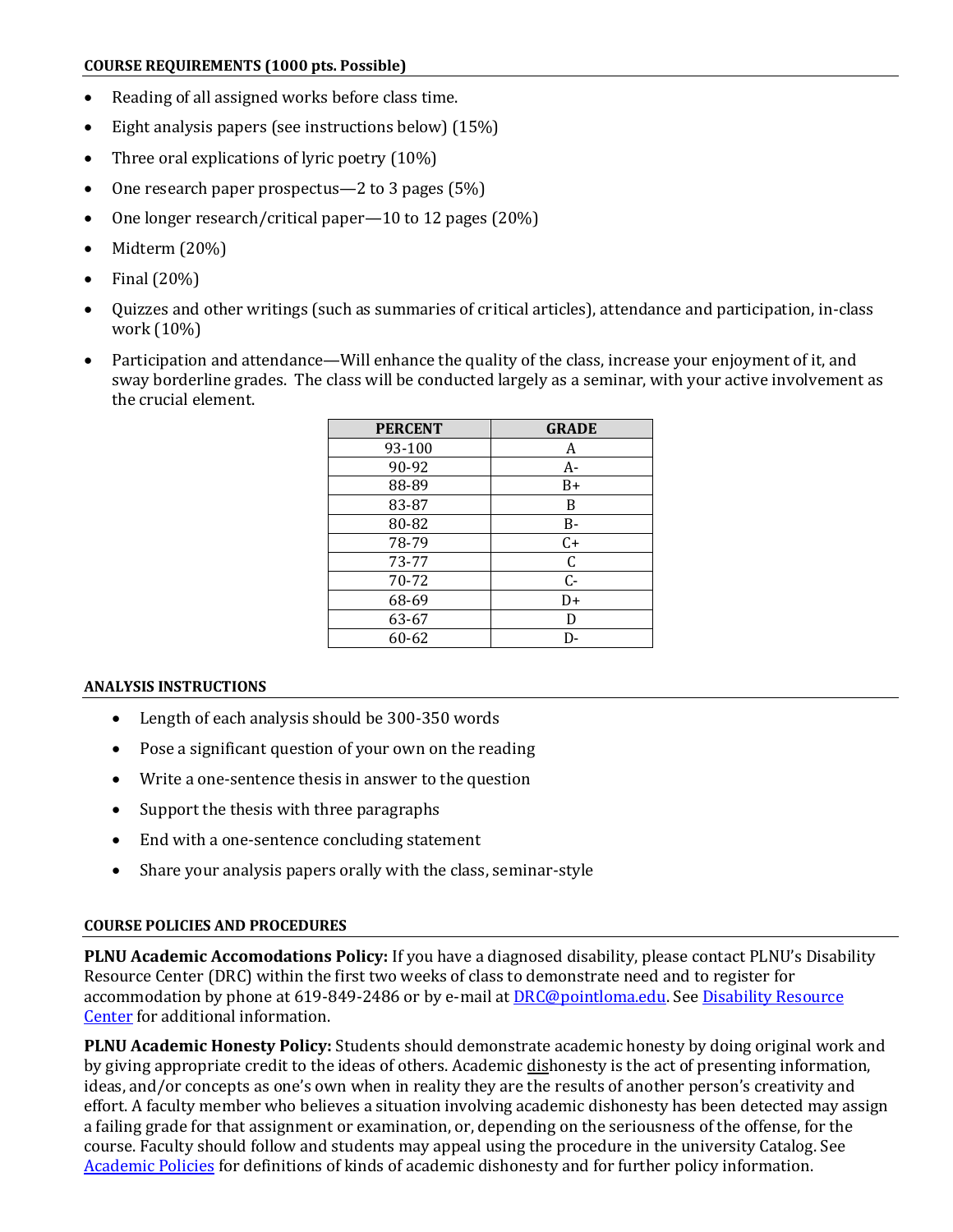Plagiarism in any form is a violation of Christian and academic values, will not be tolerated, and will at a minimum result in a failure of the assignment; it may result in failure of the course. The following is the LJML Department Policy on Plagiarism:

*The Department of Literature, Journalism, and Modern Languages deems intellectual and academic integrity to be critical to academic success and personal development; therefore, any unethical practice will be detrimental to the student's academic record and moral character. Students who present the work of others, which includes but is not limited to borrowing another student's work, buying a paper, or using the thoughts or ideas of others as if their own (using information in a paper without citation), commit plagiarism. Students will be held accountable for plagiarized material whether the material was plagiarized intentionally or unintentionally. Plagiarized work will result in a failing grade for the assignment and possibly for the course. In either event, a written report will be filed with the department chair and area dean. The dean will review the report and submit it to the provost and the vice president for student development. It will then be placed in the student's academic file.*

**Attendance:** Please read the Class Attendance section of your PLNU Catalog, carefully. If students miss more than 10% of class meetings (approx. 4 for a MWF course and 3 classes for a TTH course), faculty members may file a written report which may result in de-enrollment from the course. If you miss more than 20% of class meetings (approx. 8 for a MWF course and 6 classes for a TTH course), you may be de-enrolled without notice. De-enrollment may have serious consequences on residence, athletic, and scholarship requirements; it may also necessitate a reduction or loss in your financial aid. Note: This class meets only once a week, so missing more than two weeks results in de-enrollment.

**Public Discourse:** Much of the work we will do in this class is cooperative, by nature of the class discussions and general feedback given to written work and/projects; thus you should think of all your writing and speaking for and in class as public, not private, discourse. By continuing in this class, you acknowledge that your work will be viewed by others in the class. Thinking of our class work as public and shared also gives us the chance to treat one another with gentleness and compassion.

**Maintaining Your Own Class Schedule through Online Registration:** You will be responsible for maintaining your own class schedule. Should you need to drop this or any course, please remember to drop the course before the deadline. If you need to drop a class, be sure to fill out and submit the official forms; simply ceasing to attend may result in a grade of F on your transcript.

**Final Examinations:** Final Examinations are the culminating learning event in a course, and they are scheduled to take into account all the different courses and departments across the university. The exam schedule varies from year to year. The final examination schedule is posted on the Class Schedules site. You are expected to arrange your personal affairs to fit the examination schedule.

**Inclusive Language:** Because the Literature, Journalism, and Modern Language department recognizes the power of language, in its essence and in the ways it may be used either for good or for ill, we ask that all public language used in this course, including written and spoken discourse, be inclusive. This standard is also outlined by all major academic style guides, including MLA, APA, and Chicago, and is the norm in universitylevel work.

**Diversity Statement:** Point Loma Nazarene University is committed to diversity in the classroom, in its publications and in its various organizations and components. Faculty and staff recognize that the diverse backgrounds and perspectives of their colleagues and students are best served through respect toward gender, disability, age, socioeconomic status, ethnicity, race, culture and other personal characteristics. In addition, the department of Literature, Journalism, and Modern Languages is committed to taking a leadership position that calls for promoting a commitment to diversity in and out of the classroom and in the practices of writing, journalism and the study of literature.

# **Class Sessions, Preparation, Assignments, and Technology:**

- a. This is primarily a seminar/discussion course with some background lectures. Bring your ideas, questions, analysis, and insights to class and share them.
- b. You may use your laptop or tablet only for note-taking, not checking email or other activities. If you are using an electronic device, please let me know and have no other "file" open on your reader other than for note-taking.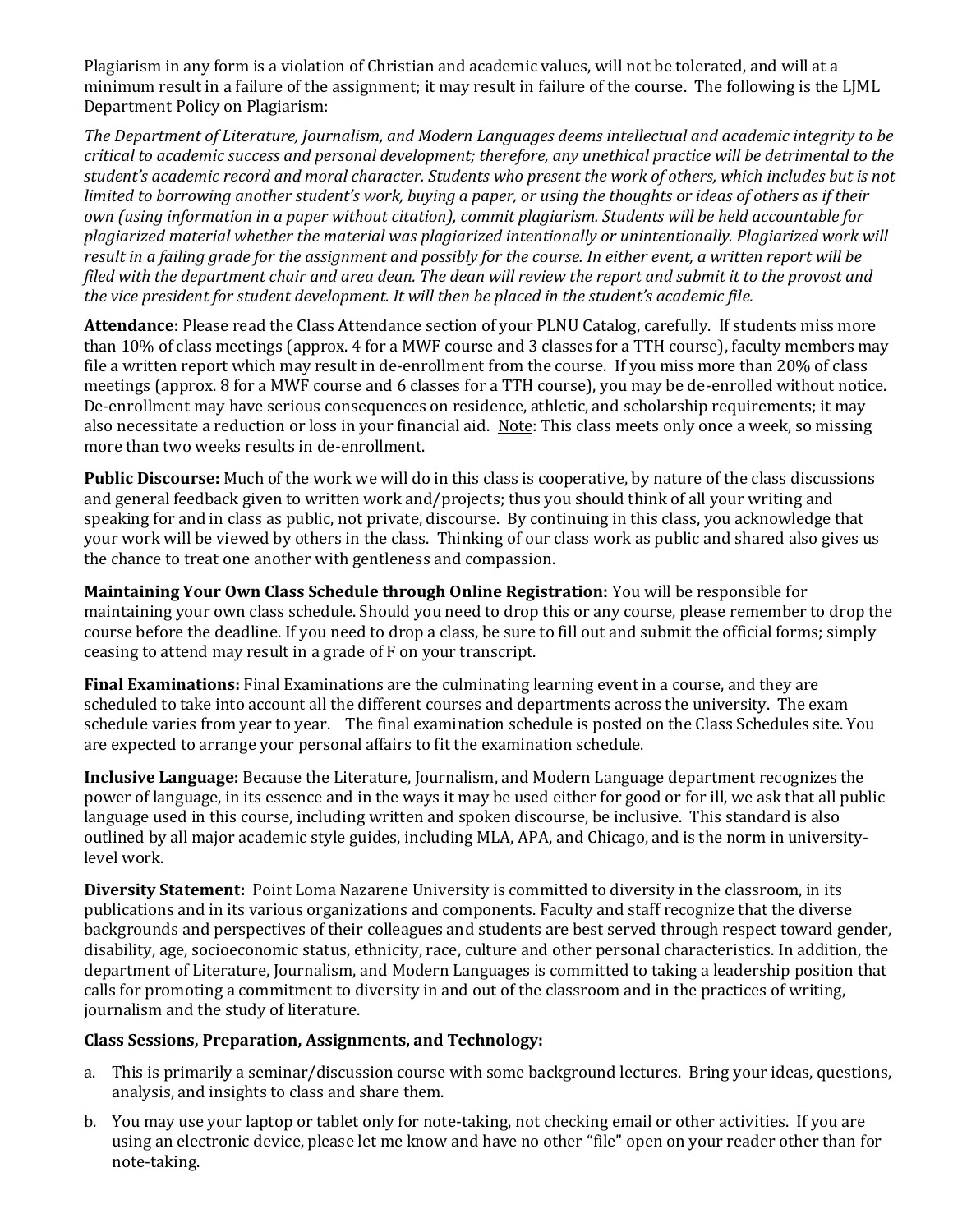### **c. All other electronics must be muted or turned off for the entire class period. No texting! Please put your phone away.**

- d. Completion of all assignments is required, and passing the course will be difficult without doing so. Readings and written responses must be prepared in advance of the date scheduled/due and of sufficient length and quality to meet the assignment's requirements and intents. Missed work (quizzes and written responses) may be made up only in truly extenuating circumstances and only if you and I have had a conversation about your situation. No make-up work will be given for missed work.
- e. Late assignments will not be accepted either in person, by delivery, or in my mailbox (unless you and I have communicated prior to the deadline about extenuating circumstances).
- f. It is your responsibility to see to it that I receive your work.
- g. Always keep electronic copies of your work so that you can provide duplicate copies if you need to.

**Email and Canvas:** You are responsible for checking your **PLNU** email account and Canvas regularly for electronic messages from me (and sometimes from your classmates). You are fully accountable for all course material, announcements, communications that are distributed via email and Canvas; and I will send messages only to these sites. Please let me know if you encounter any technical problems with these sites.

**Extenuating Situations and Grades:** No "Incomplete" grades will be assigned unless extenuating circumstances (e.g., death in the family, automobile accidents, hospitalization) prevail. If you find yourself in such a situation, please contact me immediately and submit any necessary and valid documents to help clarify and document your situation (e.g., doctor's letter on letterhead, funeral service program, police report, etc.).

No Cliff's Notes, Barron's Notes, Spark Notes, Wikipedia, or similar guides are to be used for papers, brought to class, or used as a substitute for the reading.

| <b>DATE</b> | IN CLASS COVERAGE                                                                                                                                                                                               | <b>WORK DUE</b>                          |
|-------------|-----------------------------------------------------------------------------------------------------------------------------------------------------------------------------------------------------------------|------------------------------------------|
| Week 1      |                                                                                                                                                                                                                 |                                          |
| 1/12        | Course Introduction; 17th Century Backgrounds: Handout                                                                                                                                                          |                                          |
| Week 2      |                                                                                                                                                                                                                 |                                          |
| 1/19        | Francis Bacon: essays-"Of Truth" 25-26, "Of Love" 28-29, "Of Travel" 33-<br>39, "Of Studies" 45-46 (Both versions), Selections from Novum Organum,<br>pp. 47-62.<br>Lanyer 76-96; Jonson "To Penshurst" 150-152 | Analysis due this week                   |
| Week 3      |                                                                                                                                                                                                                 |                                          |
| 1/26        | Donne-Poetry 102-128, "Devotions upon Emergent Occasions" 128-145<br>Donne oral explications                                                                                                                    | Prepare an oral explication<br>for class |
| Week 4      |                                                                                                                                                                                                                 |                                          |
| 2/2         | Wroth 230-238 and handout; Speght, 397-406; Makin, 424-433;<br>Fell 704-712                                                                                                                                     | Analysis due this week                   |
| Week 5      |                                                                                                                                                                                                                 |                                          |
| 2/9         | Herrick 309-323; Herbert 363-379; oral explications                                                                                                                                                             | Prepare an oral explication<br>for class |
| Week 6      |                                                                                                                                                                                                                 |                                          |
| 2/16        | Carew 380-389; Suckling 596-605; Lovelace 764-769; Marvell 829-871                                                                                                                                              | Analysis due this week                   |

# **Class Schedule - Complete all readings by the assigned days All readings except** *Bell in Campo* **and those by John Milton are from the Broadview Anthology..**